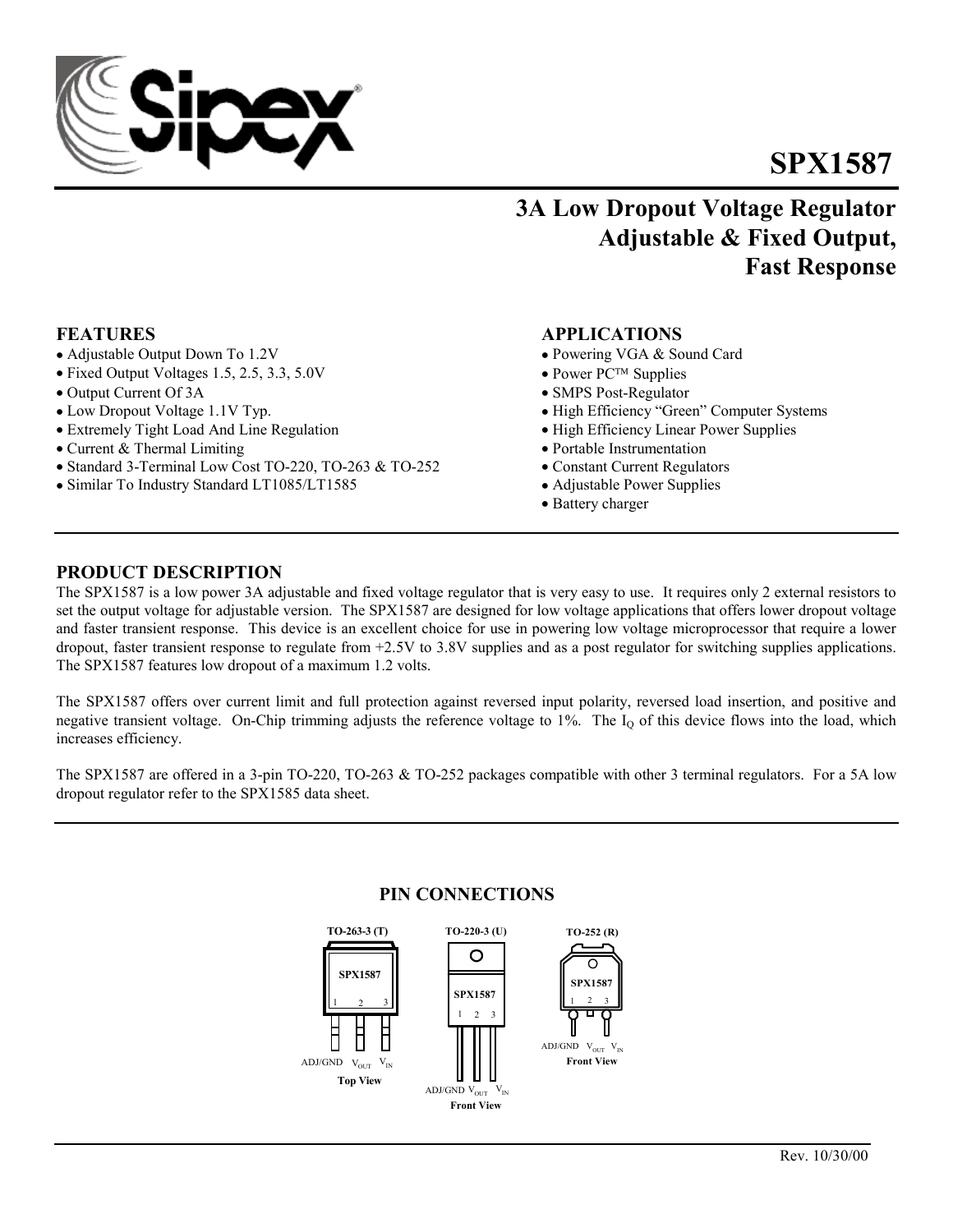# **ABSOLUTE MAXIMUM RATINGS**

| Operating Junction Temperature Range |  |
|--------------------------------------|--|
|                                      |  |
|                                      |  |

Lead Temp. (Soldering, 10 Seconds) .............................. 300°C Maximum Input Voltage ...................................... 10V Input to Output Voltage Differential Max ............ 8.8V

# **ELECTRICAL CHARACTERISTICS** (NOTE 1) at  $I_{OUT} = 10 \text{mA}$ ,  $T_A = 25 \text{°C}$ , unless otherwise specified.

| <b>PARAMETER</b>                                  | <b>CONDITIONS</b>                                                                                                            | <b>Typ</b> | <b>SPX1587A</b> |                  | <b>SPX1587</b> |                  | <b>Units</b>             |
|---------------------------------------------------|------------------------------------------------------------------------------------------------------------------------------|------------|-----------------|------------------|----------------|------------------|--------------------------|
|                                                   |                                                                                                                              |            | Min             | Max              | Min            | Max              |                          |
| 1.5V Version                                      |                                                                                                                              |            |                 |                  |                |                  |                          |
| Output Voltage (Note 2)                           | SPX1587-1.5V, $0 \leq I_{\text{OUT}} \leq 3A$ , $2.75 \text{V} \leq V_{\text{IN}} \leq 10 \text{V}$                          | 1.5        | 1.485           | 1.515            | 1.470          | 1.530            | $\overline{V}$           |
|                                                   |                                                                                                                              | 1.5        | 1.470           | 1.530            | 1.455          | 1.545            |                          |
| 2.5V Version                                      |                                                                                                                              |            |                 |                  |                |                  |                          |
| Output Voltage (Note 2)                           | SPX1587-2.5V, $0 \leq I_{\text{OUT}} \leq 3A$ , $4.0 \leq V_{\text{IN}} \leq 10V$                                            | 2.5        | 2.475           | 2.525            | 2.450          | 2.550            | $\overline{\mathbf{V}}$  |
|                                                   |                                                                                                                              | 2.5        | 2.450           | 2.550            | 2.425          | 2.575            |                          |
| 3.3V Version                                      |                                                                                                                              |            |                 |                  |                |                  |                          |
| Output Voltage (Note 2)                           | SPX1587-3.3V, $0 \leq I_{\text{OUT}} \leq 3A$ , $4.75 \text{V} \leq V_{\text{IN}} \leq 10 \text{V}$                          | 3.3        | 3.270           | 3.330            | 3.230          | 3.370            | $\mathbf{V}$             |
|                                                   |                                                                                                                              | 3.3        | 3.240           | 3.360            | 3.201          | 3.399            |                          |
| 5.0V Version                                      |                                                                                                                              |            |                 |                  |                |                  |                          |
| Output Voltage (Note 2)                           | SPX1587-5.0V, $0 \leq I_{\text{OUT}} \leq 3A$ , $6.5 \text{V} \leq V_{\text{IN}} \leq 10 \text{V}$                           | 5.0        | 4.95            | 5.05             | 4.900          | 5.100            | $\mathbf{V}$             |
|                                                   |                                                                                                                              | 5.0        | 4.90            | 5.10             | 4.850          | 5.150            |                          |
| All Voltage Options                               |                                                                                                                              |            |                 |                  |                |                  | $\overline{\mathbf{V}}$  |
| Reference Voltage $(V_{REF})$                     | $V_{IN} \leq 7V$ , $P \leq P_{MAX}$                                                                                          | 1.250      | 1.238<br>1.225  | 1.263<br>1.270   | 1.225<br>1.212 | 1.270<br>1.288   |                          |
|                                                   | $1.5V \leq (V_{IN} V_{OUT}) \leq (V_{IN} V_{OUT})_{MAX}$                                                                     |            |                 |                  |                |                  |                          |
| Min. Load Current (Note 3)                        | $10mA \leq I_{OUT} \leq 3A$                                                                                                  | 5          |                 | 10               |                | 10               |                          |
|                                                   | $1.5V \leq (V_{IN} V_{OUT}) \leq (V_{IN} V_{OUT})_{MAX}$                                                                     |            |                 |                  |                |                  | mA                       |
| Line Regulation $(\Delta V_{REF}(V_{IN}))$        | $2.75V \le V$ <sub>IN</sub> $\le 7V$ , I <sub>OUT</sub> =10mA, T <sub>J</sub> =25°C<br>(Note 3)                              | 0.005      |                 | $0.2\,$          |                | 0.2              | $\%$                     |
|                                                   | $V_{IN} \le 7V$ , $I_{OUT} = 0$ mA, $T_J = 25$ °C<br>(Note 2)                                                                | 0.005      |                 | $\overline{0.2}$ |                | $\overline{0.2}$ | $\overline{\frac{0}{0}}$ |
| Load Regulation ( $\Delta V_{REF}$<br>$(I_{OUT})$ | $\overline{10mA} \le I_{\text{OUT}} \le 3A$ , $(V_{\text{IN}} \cdot V_{\text{OUT}}) = 3V$ , $T_J = 25 \text{°C}$<br>(Note 3) | 0.05       |                 | 0.3              |                | 0.3              | $\frac{0}{0}$            |
|                                                   | $0 \leq I_{\text{OUT}} \leq 3A$ , $V_{\text{IN}} = 7V$ , $T_J = 25 \degree C$<br>(Note 2)                                    | 0.05       |                 | 0.3              |                | 0.3              | $\frac{0}{0}$            |
| Dropout Voltage                                   | $I_{\text{OUT}} = 3A$<br>$\Delta V_{REF}=1\%$<br>$I_{OUT} \leq 3A$                                                           | 1.1        |                 | 1.2              |                | 1.2              | $\overline{\mathbf{V}}$  |
| <b>Current Limit</b>                              | $V_{\text{IN}} = 7V$                                                                                                         |            |                 |                  |                |                  | A                        |
| $I_{\text{OUT}}(MAX)$                             | $1.4V \leq (V_{IN} - V_{OUT})$ (Note3)                                                                                       | 4.0        | 3.2             |                  | 3.2            |                  |                          |
| Long Term Stability                               | $T_A = 125$ °C, 1000 Hrs.                                                                                                    | 0.3        |                 | $\mathbf{1}$     |                | $\mathbf{1}$     | $\overline{\frac{0}{0}}$ |
|                                                   |                                                                                                                              | (Note 2)   |                 |                  |                |                  |                          |
| <b>Thermal Regulation</b>                         | $T_A = 25$ °C, 20 ms pulse                                                                                                   | 0.01       |                 | 0.020            |                | 0.020            | $\% / W$                 |
| $(\Delta V_{OUT}(Pwr))$                           |                                                                                                                              |            |                 |                  |                |                  |                          |
| Temperature Stability                             |                                                                                                                              | 0.25       |                 |                  |                |                  | $\%$                     |
| $(\Delta V_{\text{OUT}}(T))$                      |                                                                                                                              |            |                 |                  |                |                  |                          |
| Output Noise, RMS                                 | 10Hz to 10kHz $T_A = 25^\circ c$                                                                                             | 0.003      |                 |                  |                |                  | $\overline{\%V}$         |
| Thermal Resistance                                | TO-220<br>Junction to Tab                                                                                                    |            |                 | 3.0              |                | 3.0              | $\rm ^{\circ} C/W$       |
|                                                   | Junction to Ambient                                                                                                          |            |                 | 60               |                | 60               |                          |
|                                                   | DD Package<br>Junction to Tab                                                                                                |            |                 | 3.0              |                | 3.0              |                          |
|                                                   | Junction to Ambient                                                                                                          |            |                 | 60               |                | 60               |                          |

The Bold specifications apply to the full operating temperature range.

Note 1: Changes in output voltage due to heating effects are covered under the specification for thermal regulation.

Note 2: Fixed Version Only

Note 3: Adjustable Version Only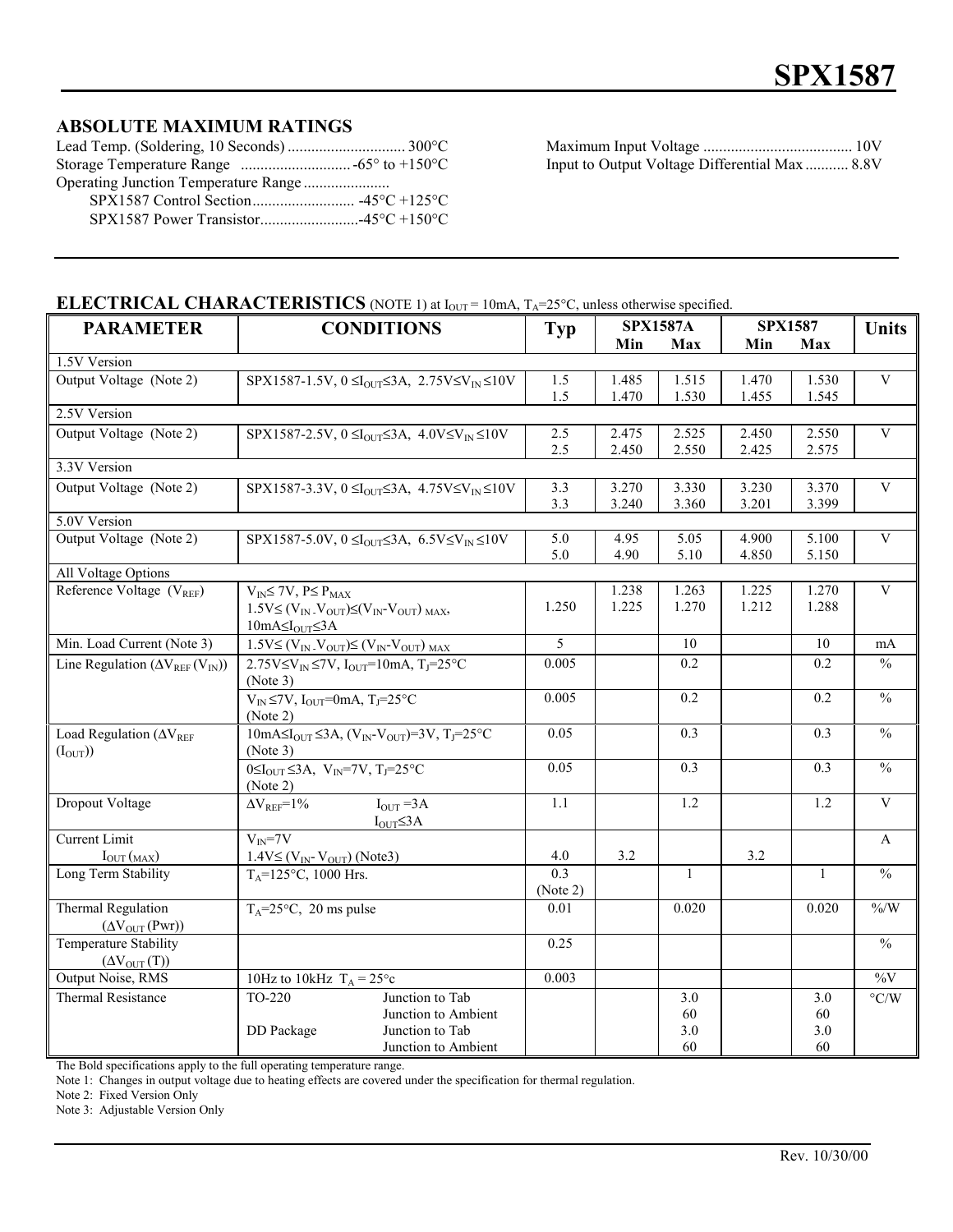# **APPLICATION HINTS**

The SPX1587 incorporates protection against over-current faults, reversed load insertion, over temperature operation, and positive and negative transient voltage. However, the use of an output capacitor is required in order to improve the stability and the performances.

#### **Stability**

The output capacitor is part of the regulator's frequency compensation system. Either a 22µF aluminum electrolytic capacitor or a 10µF solid tantalum capacitor between the output terminal and ground guarantees stable operation for all operating conditions.

However, in order to minimize overshoot and undershoot, and therefore optimize the design, please refer to the section 'Ripple Rejection'.

#### **Ripple Rejection**

Ripple rejection can be improved by adding a capacitor between the ADJ pin and ground as shown in figure 6. When ADJ pin bypassing is used, the value of the output capacitor required increases to its maximum (22µF for an aluminum electrolytic capacitor, or 10µF for a solid tantalum capacitor). If the ADJ pin is not bypass, the value of the output capacitor can be lowered to 10µF for an electrolytic aluminum capacitor or 4.7µF for a solid tantalum capacitor.

However the value of the ADJ-bypass capacitor should be chosen with respect to the following equation:

 $C = 1 / (6.28 * F_R * R_1)$ 

Where  $C =$  value of the capacitor in Farads (select an equal or larger standard value),

 $F_R$  = ripple frequency in Hz,

 $R_1$  = value of resistor  $R_1$  in Ohms.

If an ADJ-bypass capacitor is use, the amplitude of the output ripple will be independent of the output voltage. If an ADJbypass capacitor is not used, the output ripple will be proportional to the ratio of the output voltage to the reference voltage:

 $M = V_{\text{OUT}} / V_{\text{REF}}$ 

Where  $M$  = multiplier for the ripple seen when the ADJ pin is optimally bypassed.

 $V_{REF}$  = Reference Voltage

#### **Reducing parasitic resistance and inductance**

One solution to minimize parasitic resistance and inductance is to connect in parallel capacitors. This arrangement will improve the transient response of the power supply if your system requires rapidly changing current load condition.

#### **Thermal Consideration**

Although the SPX1587 offers some limiting circuitry for overload conditions, it is necessary not to exceed the maximum junction temperature, and therefore to be careful about thermal resistance. The heat flow will follow the lowest resistance path, which is the Junction-to-case thermal resistance. In order to insure the best thermal flow of the component, a proper mounting is required. Note that the case of the device is electrically connected to the output. In case the case has to be electrically isolated, a thermally conductive spacer can be used. However do not forget to consider its contribution to thermal resistance.

Assuming:

 $V_{IN} = 10V$ ,  $V_{OUT} = 5V$ ,  $I_{OUT} = 1.5A$ ,  $T_A = 50^{\circ}$ C/W,  $\theta$  Heatsink Case = 6°C/W,  $\theta$  Heatsink Case = 0.5°C/W,  $\theta$  JC = 3°C/W

Power dissipation under this condition  $P_D = (V_{IN} - V_{OUT}) * I_{OUT} = 7.5W$ 

Junction Temperature  $T_J = T_A + P_D$  \* (θ Case - HS<sup>+</sup> θ HS<sup>+</sup> θ JC)

For the Control Sections  $T_1 = 50 + 7.5*(0.5 + 6=3) = 121.25$ °C  $121.25^{\circ}\text{C} < T_{\text{J (max)}}$  for the Control & Power Sections.

In both case reliable operation is insured by adequate junction temperature.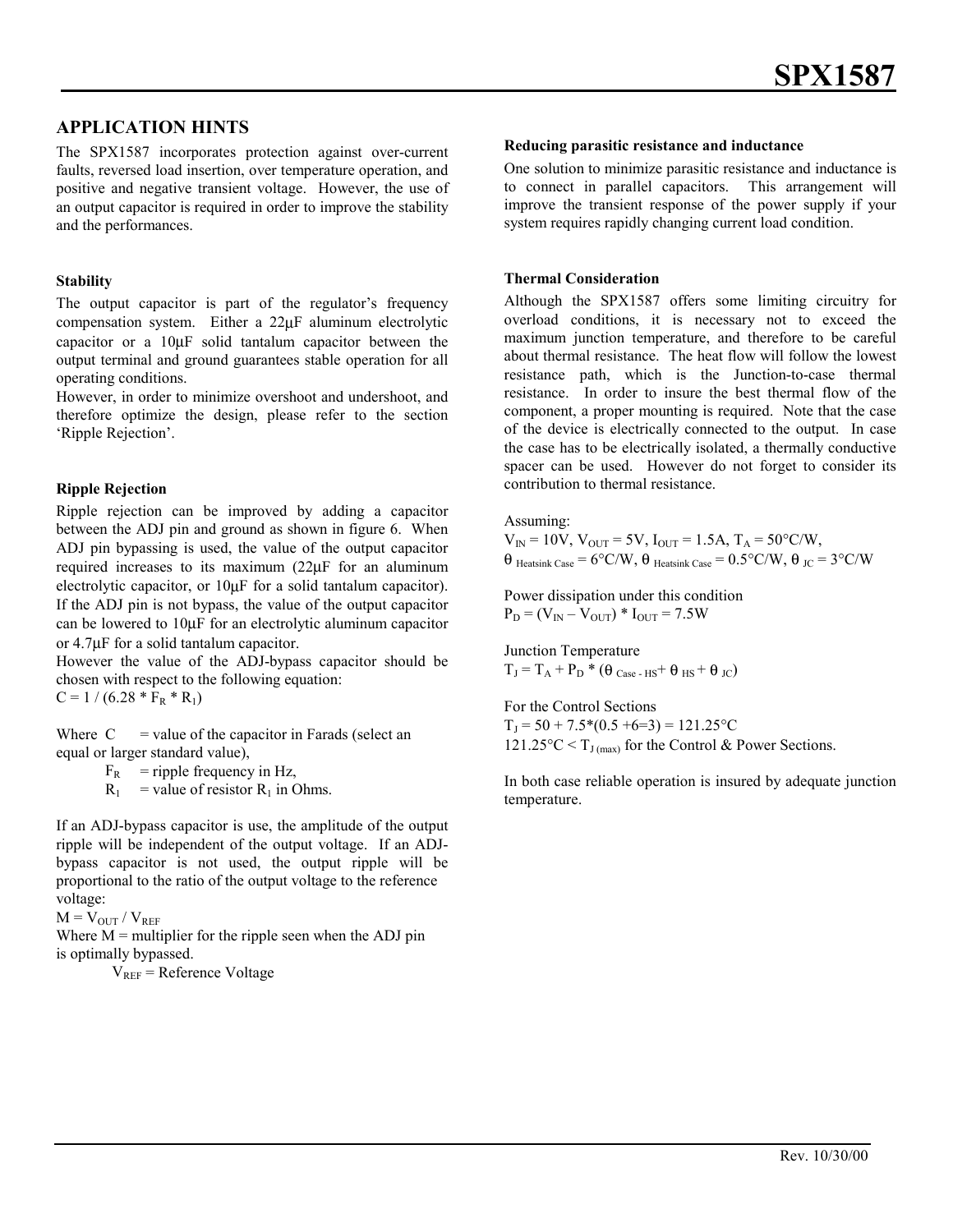#### **Basic Adjustable Regulator**



**Fig.2 Basic Adjustable Regulator**

#### **Output Voltage**

Consider Figure 2. The resistance  $R_1$  generates a constant current flow, normally the specified load current of 10mA. This current will go through the resistance  $R_2$  to set the overall output voltage. The current  $I_{ADJ}$  is very small and constant. Therefore its contribution to the overall output voltage is very small and can generally be ignored.

### **Load Regulation**

Parasitic line resistance can degrade load regulation. In order not to affect the behavior of the regulator, it is best to connect directly the  $R_1$  resistance from the resistor divider to the case, and not to the load. For the same reason, it is best to connect the resistor  $R_2$  to the Negative side of the load.



**Fig.3 Basic Adjustable Regulator**



## **Output Voltage**

The fixed voltage LDO voltage regulators are simple to use regulators since the  $V_{\text{OUT}}$  is preset to the specifications. It is important however, to provide the proper output capacitance for stability and improvement. For most operating conditions a capacitance of 22uF tantalum or 100uF electrolytic will ensure stability and prevent oscillation.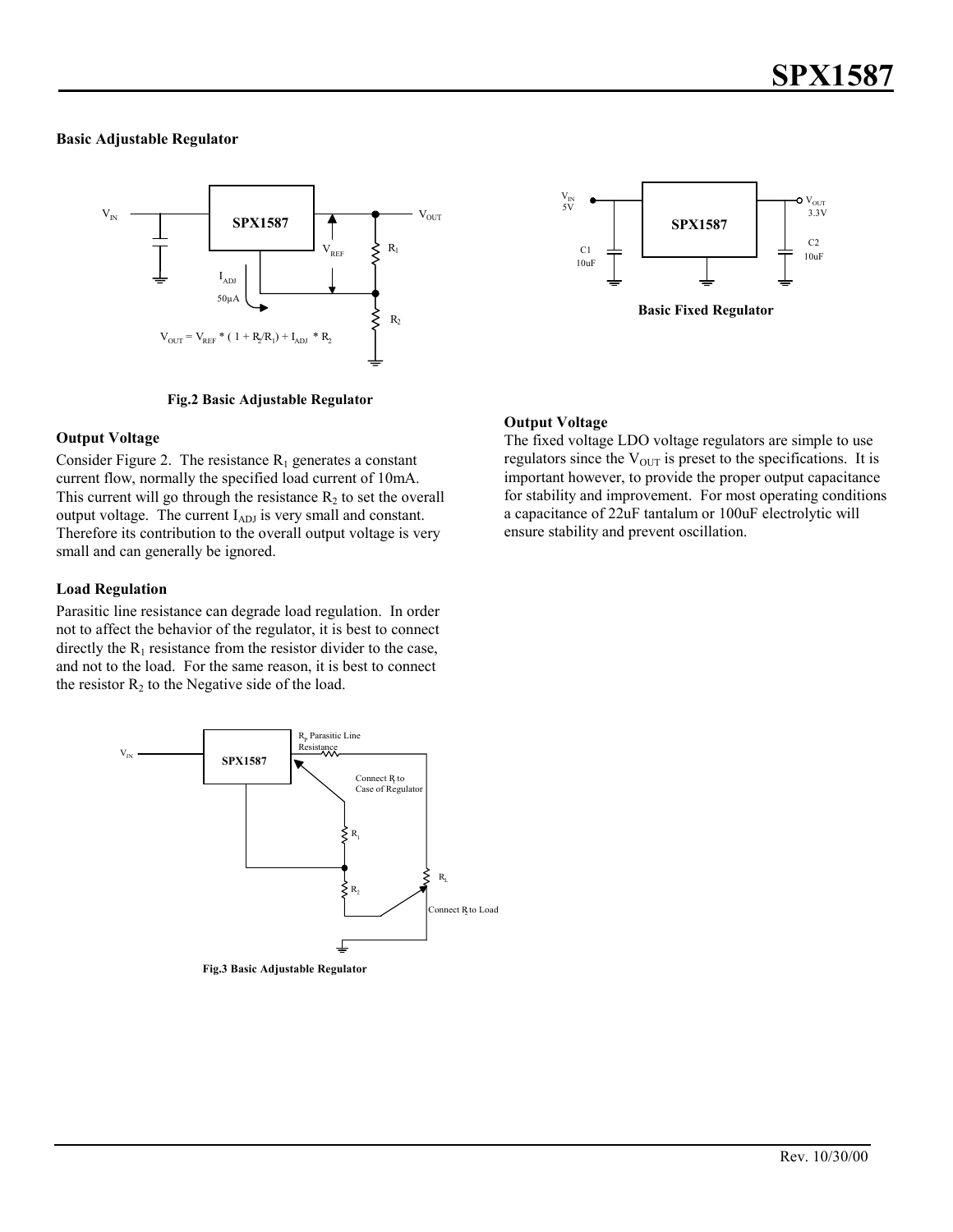# **TYPICAL APPLICATIONS**



Fig. 4 3A Current output Regulator





Fig. 6 Improving Ripple Rejection



Note A:  $V_{IN(MIN)} = (Intended V_{OUT}) + (V_{DROPOUT (MAX)})$ 

Fig.7 5V Regulator with Shutdown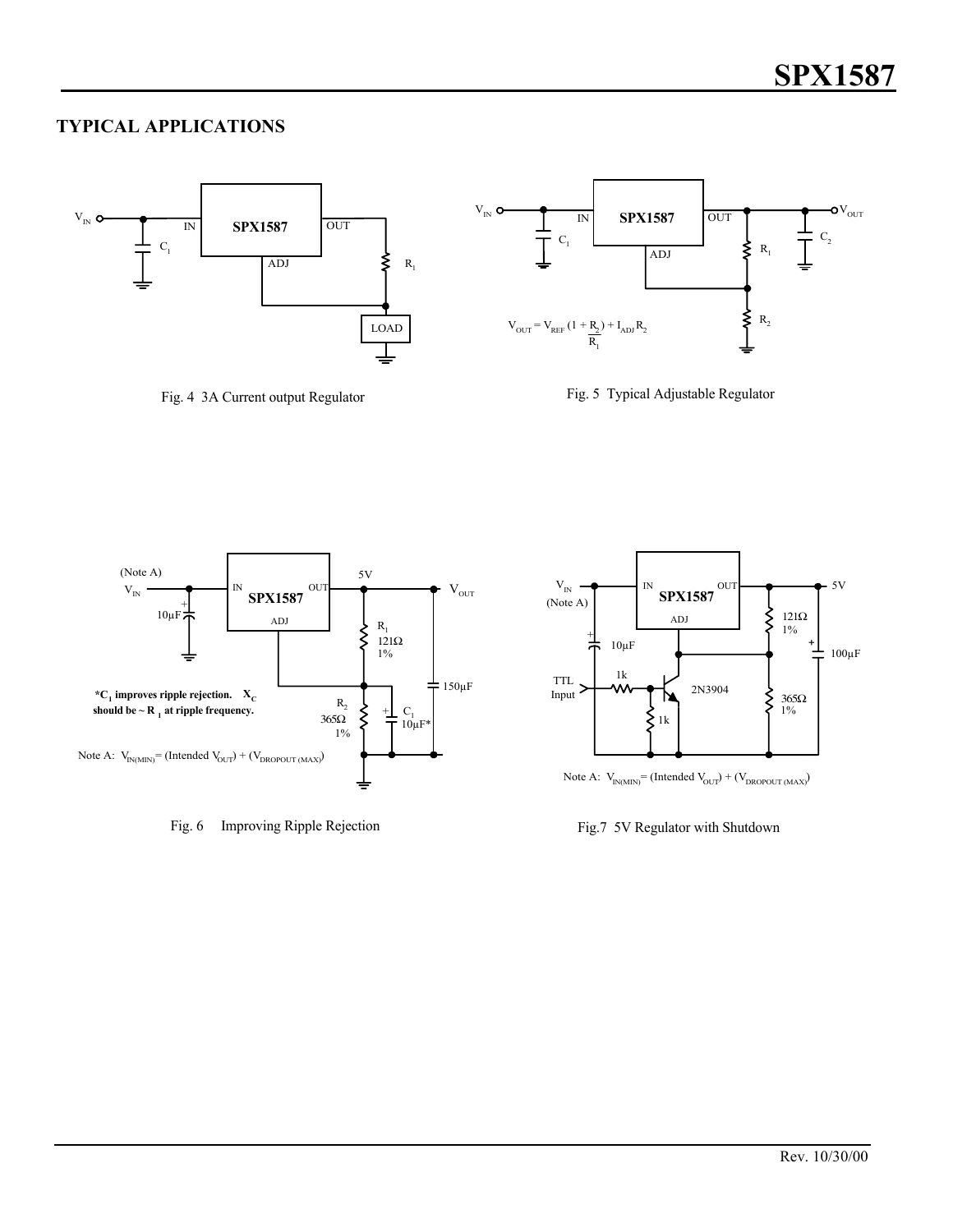